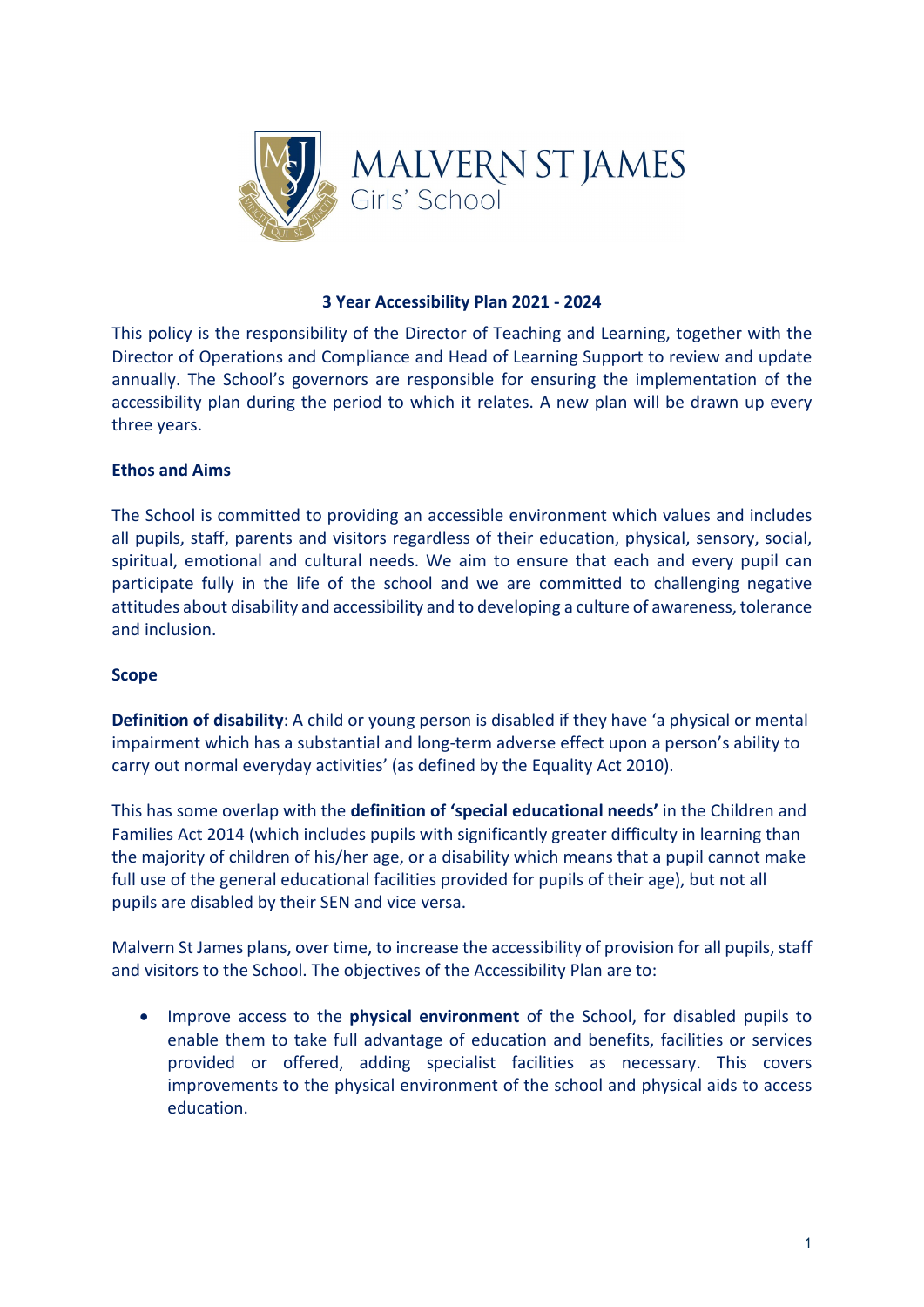- Increase the extent to which disabled pupils can **participate in the School's curriculum**. This covers teaching and learning and the wider curriculum of the School such as participation in after-school clubs, leisure and cultural activities or School visits. It also covers the provision of specialist aids and equipment, which may assist these pupils in accessing the curriculum, including use of ICT such as Microsoft Teams, Class Notebook and DocsPlus
- Improve the delivery to disabled pupils of **written information** which is readily available to non-disabled pupils. This includes planning how to make written information accessible to disabled pupils within a reasonable time frame, for example, handouts, timetables, textbooks and information about school events, including use of ICT such as MS Teams, Class Notebook and DocsPlus

We acknowledge that there is a need for ongoing awareness raising and training for staff and governors in the matter of disability discrimination and the need to inform attitudes on this matter.

The Accessibility Plan should be read in conjunction with the following policies.

- SEND (Special Educational Needs and Disability) Policy
- Admissions Policy
- Curriculum Policy
- Discrimination and Disability Policy
- Equal Opportunities and Race Equality Policy
- Health & Safety Policy

The School, its buildings and approaches are regularly reviewed by the Head of Estates to ensure that, wherever possible, access to the School for disabled pupils, staff and visitors is assessed and if required improved and the costs are prioritised within the maintenance budget. The School will endeavour to ensure that accessibility issues do not become a barrier to pupils attending the School, with associated risk assessments conducted to identify immediate measures to be addressed.

The Policy will be monitored through the Governance and Legal Committee and Education and Pastoral Committee of the Governors.

The School takes advice from professional advisors (architects) and contractors as to the best, and most cost-efficient way, to implement the accessibility plan for new buildings and refurbishment, in accordance with Building Regulations.

#### **How the plan is constructed**

The School's Disability Policy Review Committee consists of the Director of Teaching and Learning, the Director of Operations and Compliance, the Director of Pastoral Care and the Head of Learning Support and may co-opt additional members whose expertise in any field would be of assistance. The committee's terms of reference are: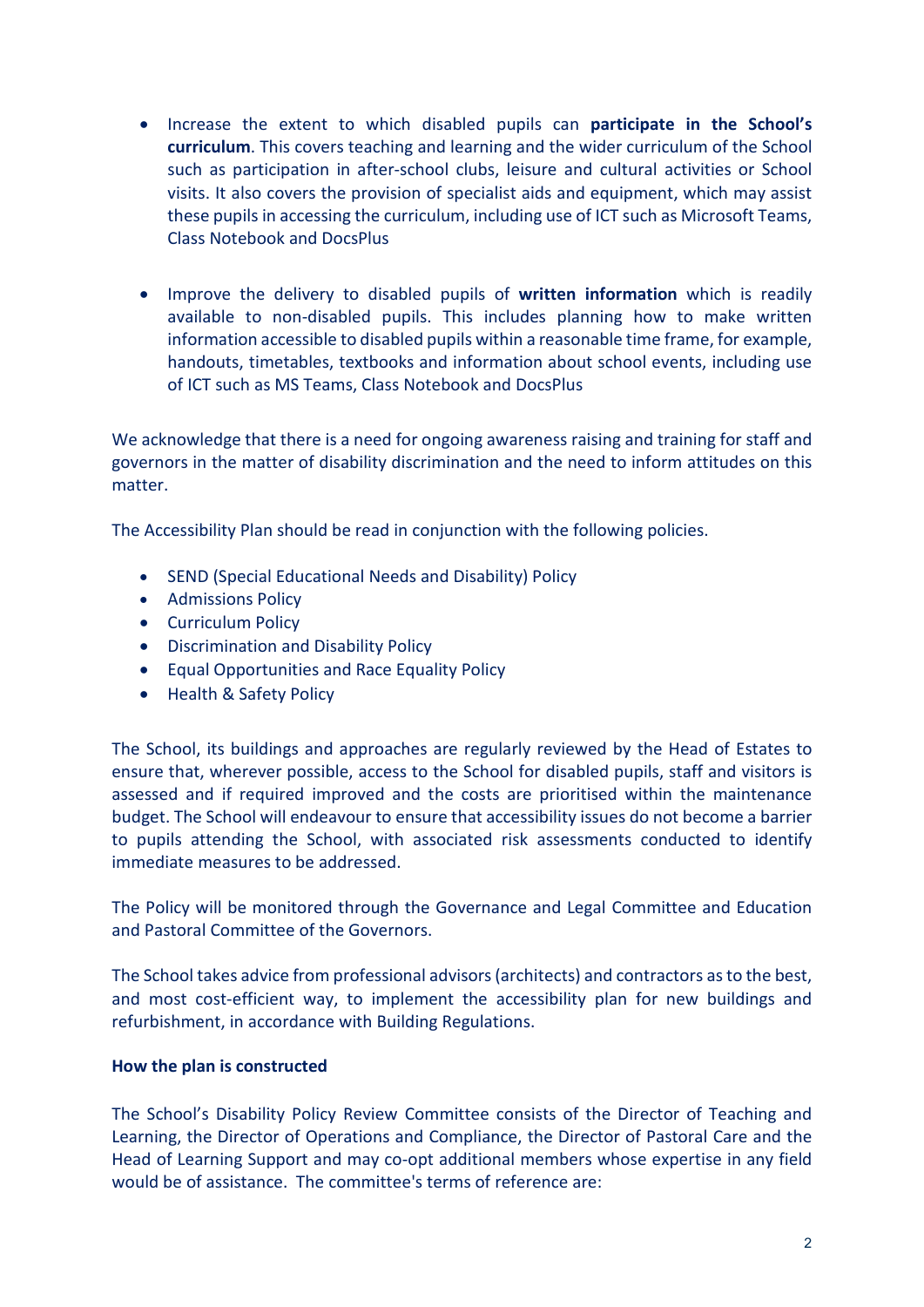- 1. to review the School's policies, procedures and facilities as they are likely to affect pupils and prospective pupils who are disabled;
- 2. to make recommendations with a view to improving the accessibility of its education in many aspects to pupils or prospective pupils with disabilities by means of reasonable adjustments and by planning for the future;
- 3. to prepare the School's SEN and Disability Policy;
- 4. to prepare the School's accessibility plan
- 5. to review such plans and policies as necessary and at least on an annual basis.

The School's disability policy review committee will consider the following when developing and reviewing the plan:

- Admissions
- Attainment
- Attendance
- Exclusions
- Education
- Extra-curricular activities
- Governing body representation
- Physical school environment
- Selection and recruitment of staff
- Sporting education and activities
- Staff training
- Welfare

We obtain the views of parents of pupils with disabilities and these are taken into account in the formation of the Accessibility plan. The School conducts audits of provision for pupils with special educational needs and/or disabilities and the views of teaching, business support staff, pupils and parents are obtained via means of a questionnaire and by talking to relevant pupils and parents/guardians directly. The results are used to inform the school accessibility plan.

Admissions of new pupils will be in line with the School's Admissions Policy. Staff with responsibility for the induction arrangements for new pupils will be consulted in plenty of time to ensure that the particular needs of disabled pupils are recognised in advance, that suitable staff training is provided and that any modifications to the curriculum or premises are fed into the plan before the arrival of the new pupils.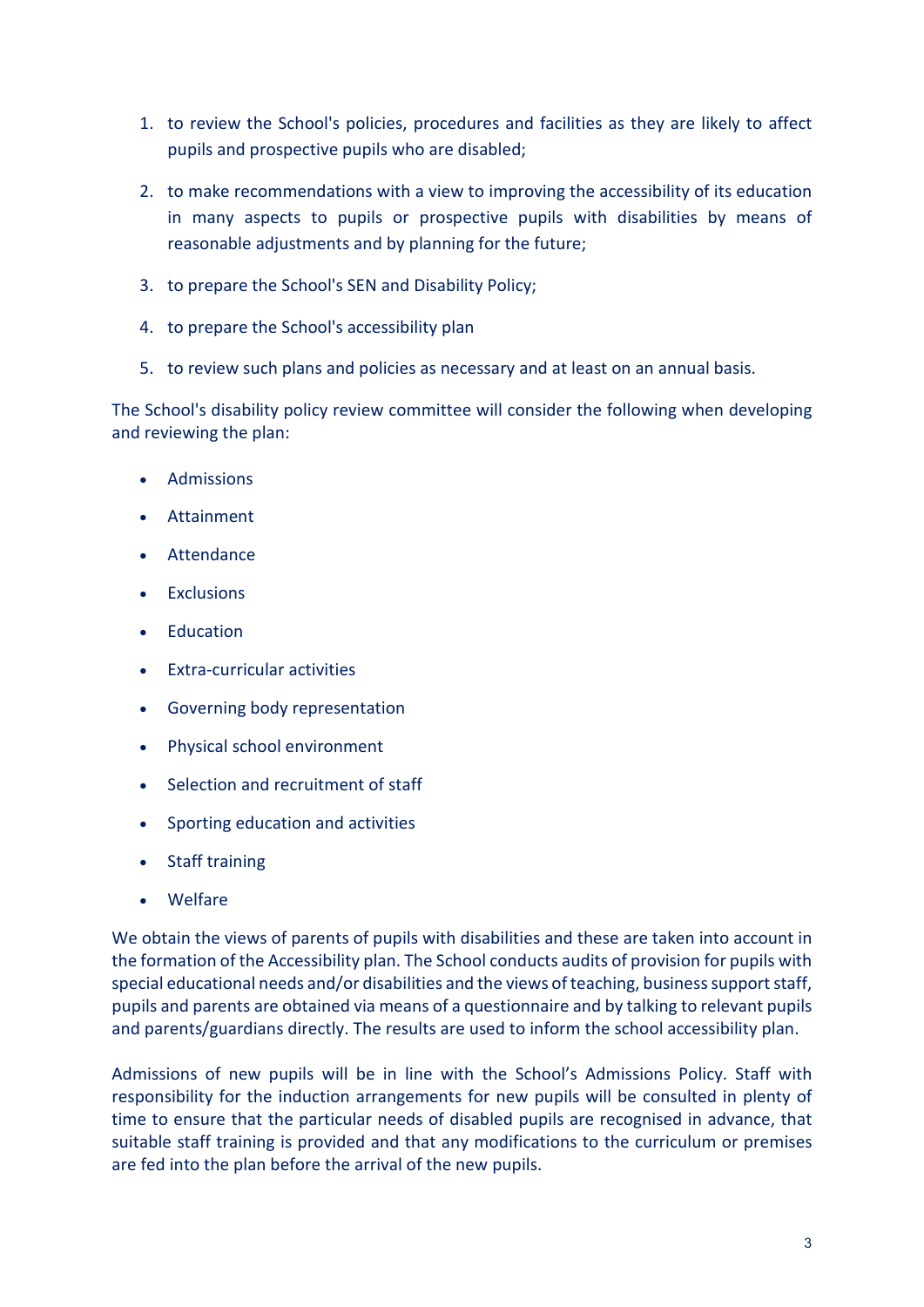#### **How the plan is reviewed and monitored**

The School's disability policy review committee will meet biannually andmake recommendations for inclusion in the plan, which are then shared with the Senior Leadership Team and the governing body. At this time, progress will be reported, including measures that have been achieved and where delays in implementation may be foreseen. The plan is then updated with adjusted time-frames where necessary..

#### **Background information - Education Facilities**

#### **Main Building**

There are education facilities located on the ground,  $1^{st}$ ,  $2^{nd}$  and  $3^{rd}$  floors of this 6 storey Victorian building. Wheelchair access into the Main Building is via either the 'Porte-Cochere doors' or the ramp from the 'Quad'; both give direct access to York Hall and the ground floor corridor. An internal ramp has been created giving access from York Hall onto the ground floor corridor. The lift located in the reception hall gives access to most of the classrooms on the upper floors, the Sixth Form Centre and the Lower Ground Floor Dining room.

Dedicated appropriate toilet facilities are provided on the ground floor.

The lift serving the building is not rated as an evacuation lift and so an evacuation chair has been installed on the 2<sup>nd</sup> and 3<sup>rd</sup> floor corridor. A policy has been written to cover its use and the staff required to use the equipment have been trained in its use. Please see the procedures for the Evacuation of Non-Ambulant Pupils in the Health and Safety Policy.

#### **Science and Mathematics Building**

This is a modern purpose built 3 storey building. Access to the ground floor is via a ramped external entrance from the car park or via the side entrance of the building which has a ramped access and has had installed a more suitable width doorway which is closer to the lift. The classrooms on the upper floors are accessed via the lift. Dedicated accessible toilet facilities are provided on the 1<sup>st</sup> floor of this building. A fire evacuation chair has been installed on the top floor.

#### **Art and Technology Block**

This is a split level, modified, 3 storey Victorian building. Access to the ground floor is via a ramped external entrance from the 'Quad'. From the ground floor a further internal ramp gives access to the Food Technology, Art Textile and DT teaching rooms. The building does not lend itself to reasonable modification to increase the access to either the lower ground or the  $1<sup>st</sup>$  floor. There are no fire evacuation chairs installed in this building.

#### **Drama Centre**

This is a modified 2 storey building with ground floor access to both the performing space and the subject classroom. There are no fire evacuation chairs installed in this building.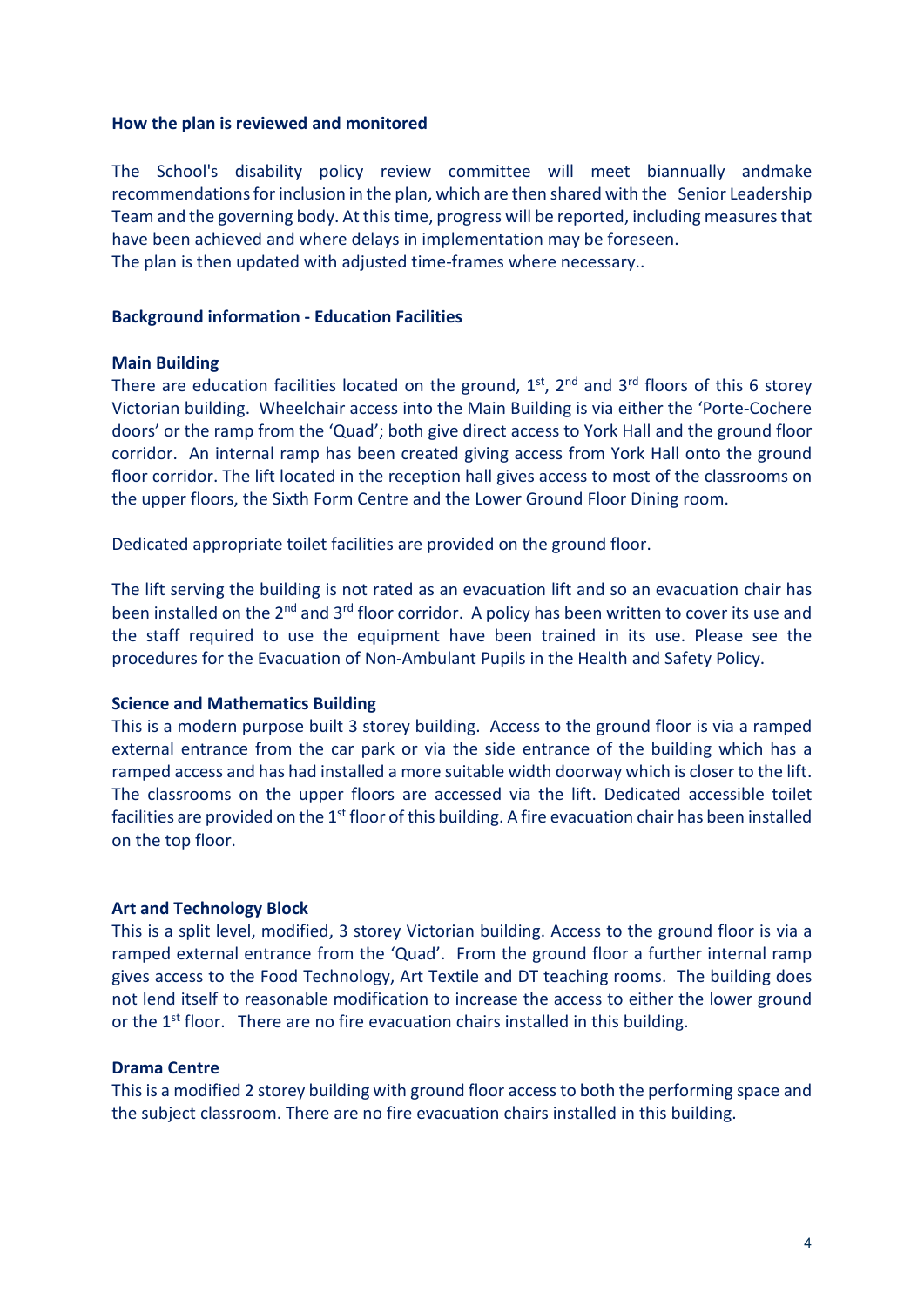#### **Avenue Music Centre**

The Music Department is based in a 2 storey modified Victorian Villa. The ground floor classrooms and rehearsal spaces are accessed via internal ramps leading from an external door. The building does not lend itself to reasonable modification to increase the access to the 1<sup>st</sup> floor. There are no fire evacuation chairs installed in this building.

#### **Library**

Due to the structure of the building and that the school is not a purpose built building, the Library, and Learning Support area do not have wheelchair accessibility. If wheelchair access is needed for Learning Support, alternative rooms will be allocated.

#### **Dome**

The Dome is used for sports and also for running external examinations. The main arena of the building is accessible from the front doors but the building does not lend itself to reasonable modification to increase the access to the  $1<sup>st</sup>$  floor viewing gallery or the lower ground floor squash courts. There are no fire evacuation chairs installed in this building.

#### **Sports Centre**

The Sports Centre is a modern purpose built 2 storey facility. The building is accessible on both the ground and lower ground floors and also has a lift. The building has been fitted out with 2 accessible toilets, one on each floor and the lower ground floor has a 'wet room' style changing/shower room. There are no fire evacuation chairs installed in this building.

#### **Swimming pool**

The pool hall and changing rooms are located in a split level single storey Victorian building and are currently not accessible.

#### **Background information - Residential Facilities**

#### **Batsford House – Prep and Lower School**

Batsford House was opened in September 2010 as the Junior Boarding House. The building does not lend itself to reasonable modification to increase the access to boarding facilities. (To have dedicated the space required for an accessible bathroom would have had a detrimental effect on the ratio of showers/baths to pupils and so further limited the capacity of this house without any immediate prospect of user need.) There are no fire evacuation chairs installed in this building.

#### **Hatfield House – Middle School**

Hatfield House is a purpose built 1960's 4 storey building.

The ground floor is accessible via external ramps leading to the front door. This gives access to the common rooms and dining facilities in the House. The dormitories are on the  $1<sup>st</sup>$  and  $2<sup>nd</sup>$  floors but are only accessible via a pair of spiral staircases which do not lend themselves to reasonable modification to increase the access. This house is being refurbished in 2021/2. There are no fire evacuation chairs installed in this building.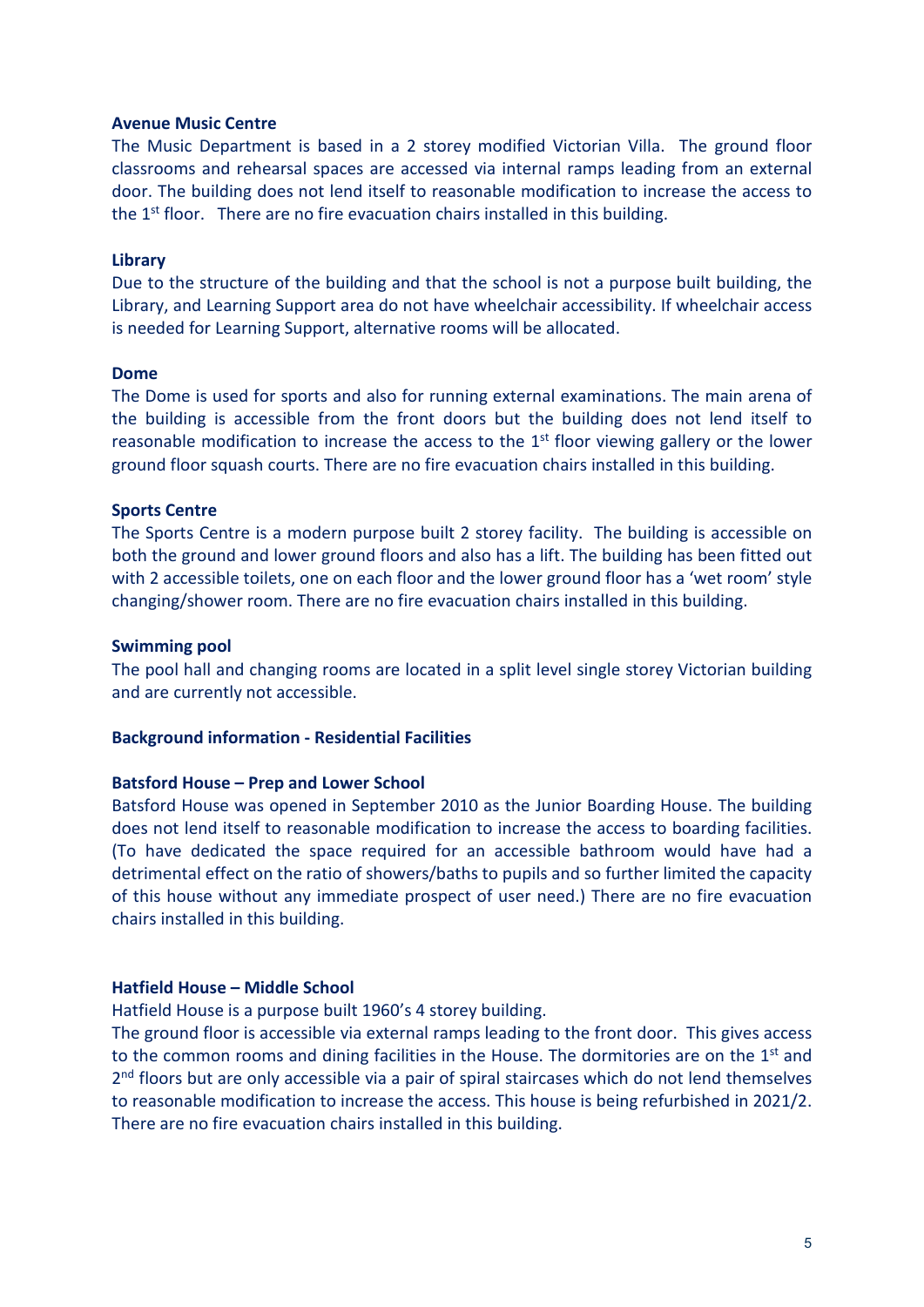#### **Mount House – Middle School**

Mount House comprises two connected and modified Victorian houses. Accessible areas in this building are limited and risk assessed. The building does not lend itself to reasonable modification to increase the access to dormitories. There are no fire evacuation chairs installed in this building.

#### **Greenslade House – Year 13**

Greenslade House is a purpose built 1980's 3 storey building. Due to the split-level design of each floor in this house only very limited access is achievable from any single ground floor entrance. The dormitories are on the  $1<sup>st</sup>$  and  $2<sup>nd</sup>$  floors and are served by multiple stairs which would not lend themselves to reasonable alteration to improve vertical access. There are no fire evacuation chairs installed in this building.

#### **Poulton House – Year 12**

Poulton House occupies most of the third and all of the fourth floors in the main building. Although the area is accessible via a lift, it is not rated as an evacuation lift and so cannot be used in the event of a fire evacuation. There are no fire evacuation chairs installed in this building.

#### **Benhams House – Flexible boarding house**

This boarding house has been refurbished to include a ground floor disabled shower room and ablutions with accessible bedrooms adjacent. The House kitchen and common rooms are also on the ground floor. There are no fire evacuation chairs installed in this building. The Headmistress lives in the attached Rectory.

#### **Background Information - Teaching and Learning**

Please refer to the SEND Policy for detailed information on provision for SEN and disabled pupils. The aims with regards to teaching and learning provision are as follows:

- The School will draw up a Pupil Profile and/or Care Plan as necessary to support the disabled learner. This will be drawn up in co-operation with parents/carers.
- Staff will continue to be made aware of students with Disability or Special Educational Needs (SEN) by the Head of Learning Support (covered further in the School SEND Policy) and appropriate training put in place.
- The Head of Learning Support and the Health Centre working with other teaching staff will be responsible for ensuring any additional support is in place and for monitoring that learner.
- Staff will continue to be made aware of strategies to make "reasonable adjustments" within the classroom so as not to place disabled students at a substantial disadvantage in accessing the curriculum e.g. providing text in bigger font, sitting a child near the front etc. The Head of Learning Support will discuss such strategies as appropriate with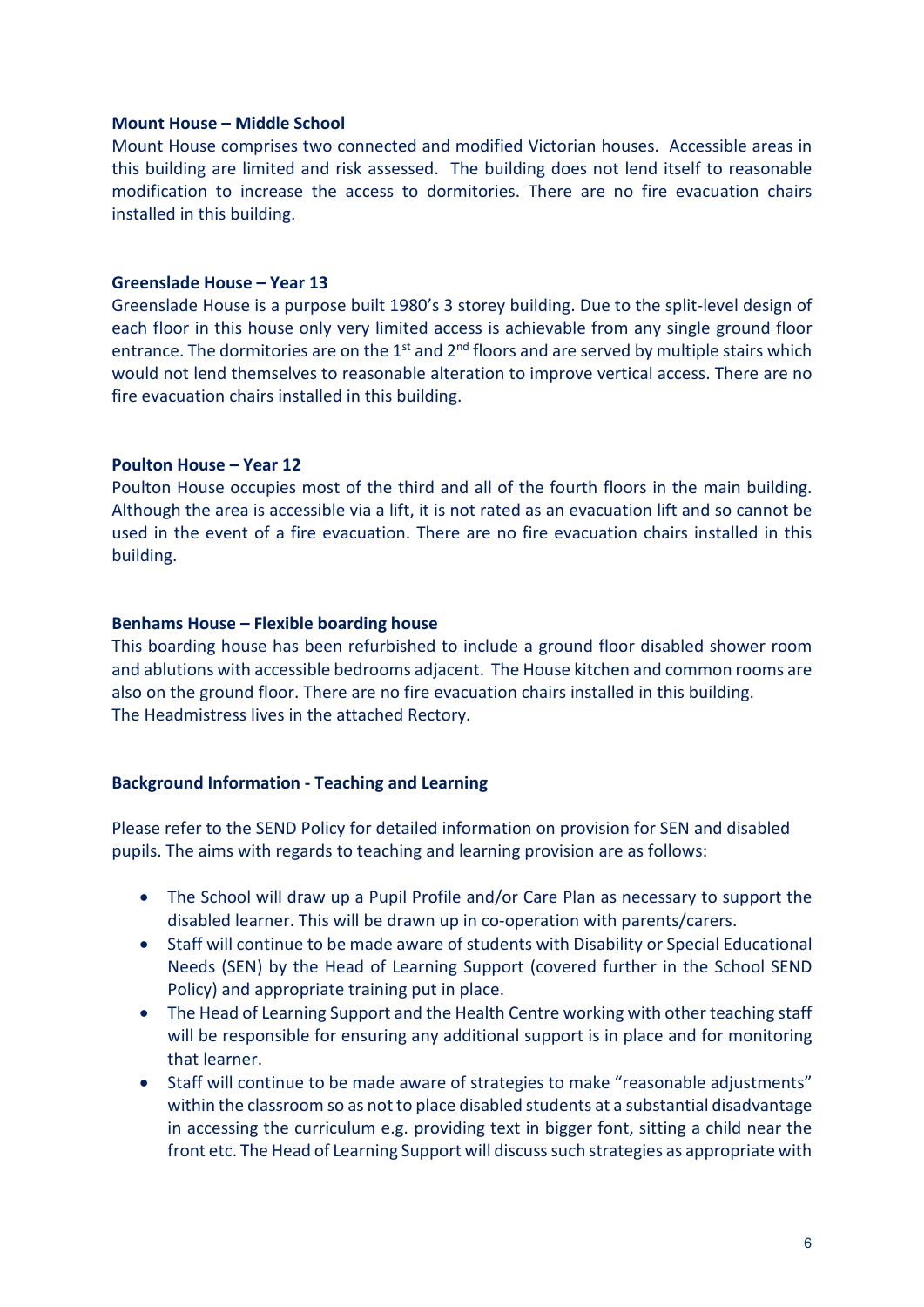Heads of Department or other staff. Such differentiation should be reflected in Departmental SEND Guidelines and Schemes of Work.

- The implementation of reasonable adjustments to classroom management, teaching and expectations, should not prejudice the progress of other students, nor their Health and Safety (e.g. labs, workshops, sports equipment).
- The school will ensure that there is adequate training of teaching staff so everyone is able to accommodate the needs of a disabled learner.
- The school's broad and balanced curriculum is delivered in such a way that it meets the needs of all learners at MSJ.
- The School, as an independent school, is not required under current legislation to provide auxiliary support such as a classroom assistant, or auxiliary aids e.g. laptops or hearing loops, although it does try to facilitate the use of auxiliary aids such as laptops where this has been formally recommended by an Educational Psychologist.
- The School is actively developing and promoting digital E-learning as detailed in the School Development Plan, which will aid all pupils, but specifically those pupils with special educational needs or disabilities. E-learning has been accelerated in response to Covid-19, where the School has run very successful remote and blended learning programme, using Microsoft Teams, Class Notebook and DocsPlus plusthe equipment required to deliver this in both the long-term as well as short-term. In addition to this, training has been provided to staff to support pupils with special educational needs or disabilities.

|                                      | <b>Target</b>                                                                                                                                                         | <b>Strategies</b>                                                                                                        | <b>Outcome</b>                                                                                   |
|--------------------------------------|-----------------------------------------------------------------------------------------------------------------------------------------------------------------------|--------------------------------------------------------------------------------------------------------------------------|--------------------------------------------------------------------------------------------------|
| <b>Short term</b><br>$(2021 - 2022)$ | Review and ensure<br>any existing building<br>plans incorporate<br>accessibility provision<br>(Autumn term, 2021)                                                     | Compliance<br>and<br>Undertake review                                                                                    | Director of Operations Ensure that provision<br>to for SEN or disabled<br>pupils are considered. |
|                                      | Investigate the use of<br>an installations of<br>portable hearing<br>loops in large rooms<br>e.g. The Dome, Abbey<br><b>Room and York Hall</b><br>(Autumn term, 2021) | Conduct a survey to<br>identify needs. Obtain $\vert$ To<br>estimate and conduct whether this<br>feasibility survey.     | determine<br>is is<br>a,<br>reasonable<br>adaptation to make<br>and install if possible          |
|                                      | Purchase a portable<br>ramp to improve<br>access around<br>education facilities<br>(Autumn term, 2021)                                                                | Source and purchase<br>ramp which best suits<br>requirements<br>different areas of the $\vert$ where<br><b>buildings</b> | improve<br>of   To<br>access<br>currently<br>a a<br>fixed ramp is not in<br>place                |

## **Improving access to the physical environment - EDUCATION FACILITIES**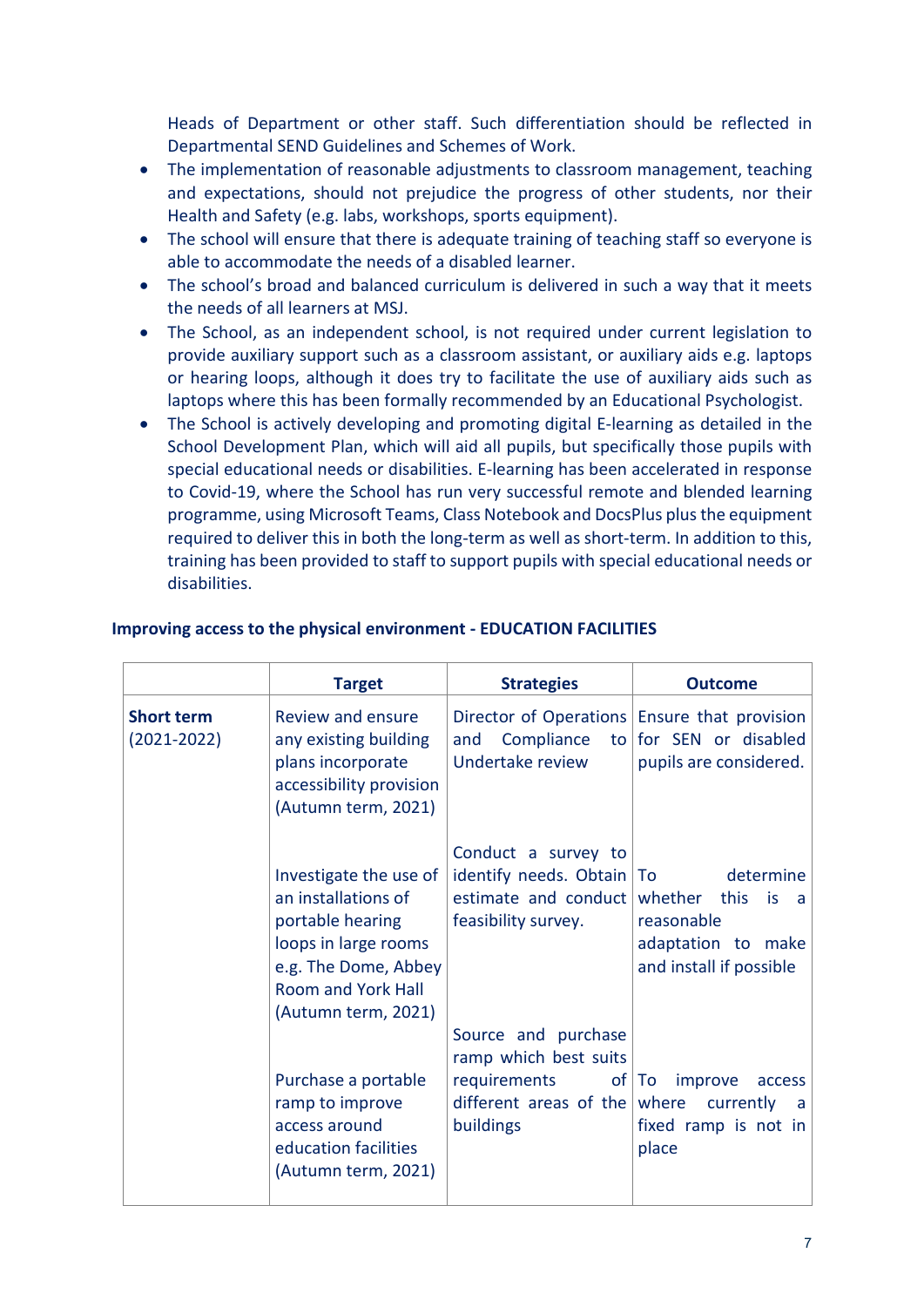|                                       | Improve quality of<br>light in teaching<br>spaces and staff<br>offices (ongoing as a<br>rolling plan)<br>Investigate the<br>expansion of fire<br>evacuation chairs<br>across the school<br>estate (Spring Term<br>2022) | Rolling programme to<br>replace old<br>with LED daylight lights<br>Director of Operations<br>Compliance<br>and<br>to<br>undertake review | $lighting$ Better<br>working<br>environment<br>and<br>improved wellbeing<br>determine<br>To<br>whether this<br>is<br>a<br>reasonable<br>adaptation to make<br>and install if possible |
|---------------------------------------|-------------------------------------------------------------------------------------------------------------------------------------------------------------------------------------------------------------------------|------------------------------------------------------------------------------------------------------------------------------------------|---------------------------------------------------------------------------------------------------------------------------------------------------------------------------------------|
| <b>Medium term</b><br>$(2022 - 2023)$ | Improve access to<br>ground floor of<br>Avenue House when<br>required (Summer<br>term, 2023)                                                                                                                            | Provide firm-surfaced Wheelchairs will no<br>path<br>across<br>drive to door                                                             | gravel   longer sink into gravel                                                                                                                                                      |
|                                       | <b>Consider improving</b><br>the acoustics and<br>lighting of large<br>rooms e.g. The Dome,<br>Abbey Room and<br>York Hall, ensuring all<br>pupils can see well<br>and hear information<br>delivered (Summer<br>2023)   | Ensure staff are aware<br>of hearing difficulties<br>and<br>best<br>ensure<br>seating plan                                               | All pupils will hear<br>information and<br>be<br>able to participate in<br>activities                                                                                                 |
|                                       | <b>Consider Increased</b><br>provision of<br>accessible toilets in<br>main building in light<br>of any extension of<br>disable access (2023                                                                             | Identify an existing<br>facility and upgrade                                                                                             | Accessible toilet<br>above ground floor<br>closer to classrooms                                                                                                                       |
| Long term<br>$(2023 - 2024)$          | Consider<br>disabled<br>access to Library                                                                                                                                                                               | As part of the planned<br>Library refurbishment<br>improve the access<br>from either the 1 <sup>st</sup> or<br>$2nd$ floor               | Disabled pupils will be<br>able to make use of<br>the Library                                                                                                                         |
|                                       | Improve access and<br>evacuation of the                                                                                                                                                                                 |                                                                                                                                          | Unrestricted use of<br>the main building in                                                                                                                                           |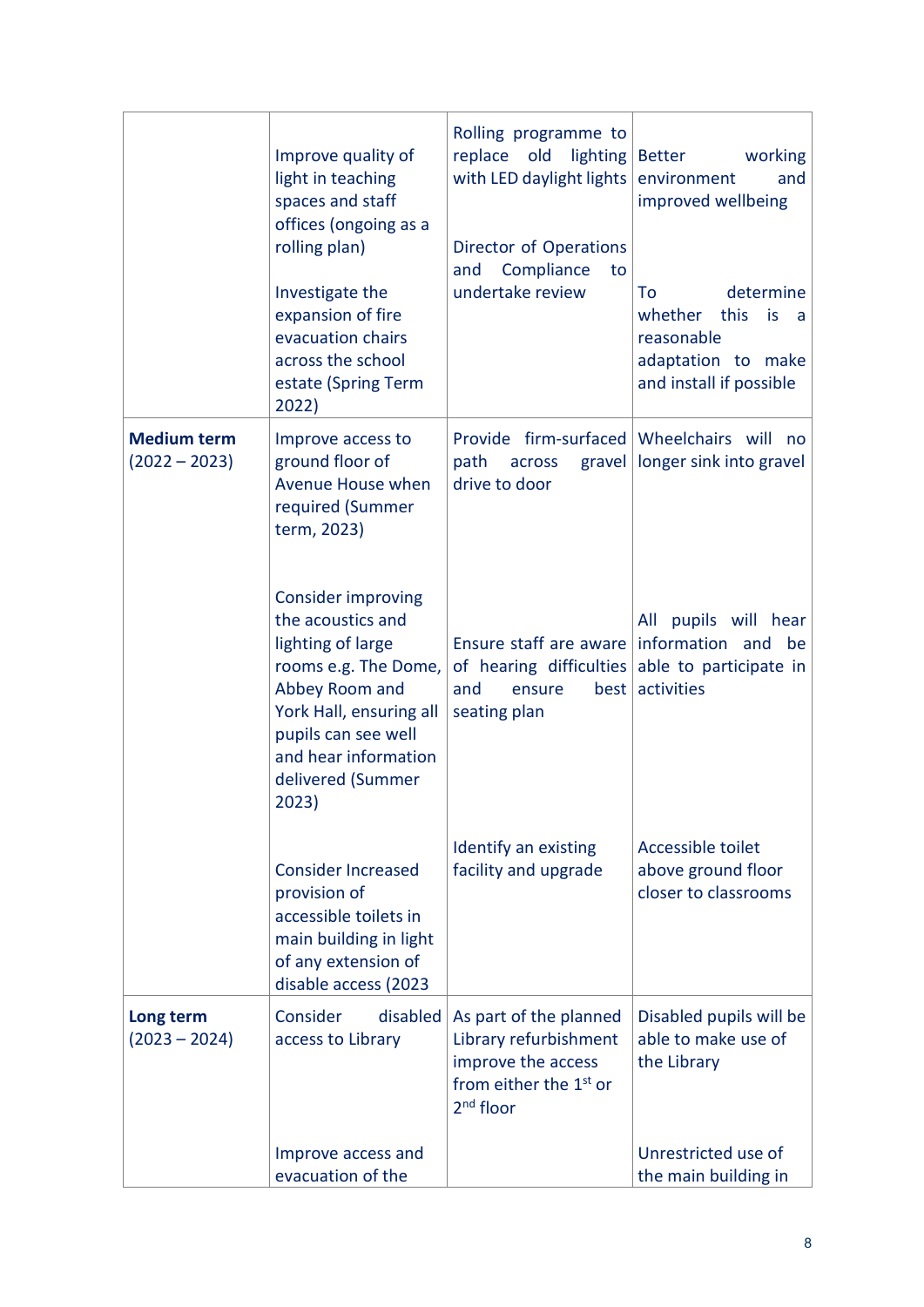| upper floors of the<br>main building                                                  | Investigate and cost<br>the required upgrade<br>of the lift                              | addition to the<br>ground floor                                         |
|---------------------------------------------------------------------------------------|------------------------------------------------------------------------------------------|-------------------------------------------------------------------------|
| Swimming pool<br>accessibility                                                        | <b>Review future</b><br>refurbishment to<br>provide:<br>changing<br>facilities           | Use of the School<br>pool by disabled<br>pupils                         |
| Review and ensure<br>any new building<br>plans incorporate<br>accessibility provision | poolside lifts<br><b>Director of Operations</b><br>and Compliance to<br>undertake review | To ensure that SEN<br>and disabled pupils<br>provision is<br>considered |

# **Improving access to the physical environment - RESIDENTIAL FACILITIES**

|                                      | <b>Target</b>                                                                                         | <b>Strategies</b>                                                                                         | <b>Outcome</b>                                                          |
|--------------------------------------|-------------------------------------------------------------------------------------------------------|-----------------------------------------------------------------------------------------------------------|-------------------------------------------------------------------------|
| <b>Short term</b><br>$(2021 - 2022)$ | Purchase a portable<br>ramp to improve<br>access around<br>education facilities<br>(Autumn term 2021) | Source and<br>purchase ramp<br>which best suits<br>requirements of<br>different areas of<br>the buildings | To improve access<br>where currently a fixed<br>ramp is not in place.   |
|                                      |                                                                                                       |                                                                                                           | To ensure SEND needs<br>are considered                                  |
|                                      | <b>Ensure any existing</b><br>building plans                                                          | Review plans $-$ D of<br>Ops                                                                              |                                                                         |
|                                      | incorporate<br>accessibility provision<br>(Autumn term 2021)                                          |                                                                                                           | Appropriate facilities<br>for living and study.<br>Safe access to every |
|                                      | <b>Following recent</b>                                                                               | Undertake acoustic<br>and lighting surveys                                                                | boarding house.<br>Appropriate privacy for                              |
|                                      | success of Greenslade<br>which addressed<br>highlighted lighting                                      | in house meetings<br>(with pupils and<br>staff)                                                           | girls.                                                                  |
|                                      | issues, review                                                                                        |                                                                                                           | To determine whether                                                    |
|                                      | acoustics and lighting                                                                                |                                                                                                           | this is a reasonable                                                    |
|                                      | in and outside the<br>remaining boarding                                                              | Director of<br>Operations and                                                                             | adaptation to make and<br>install if possible                           |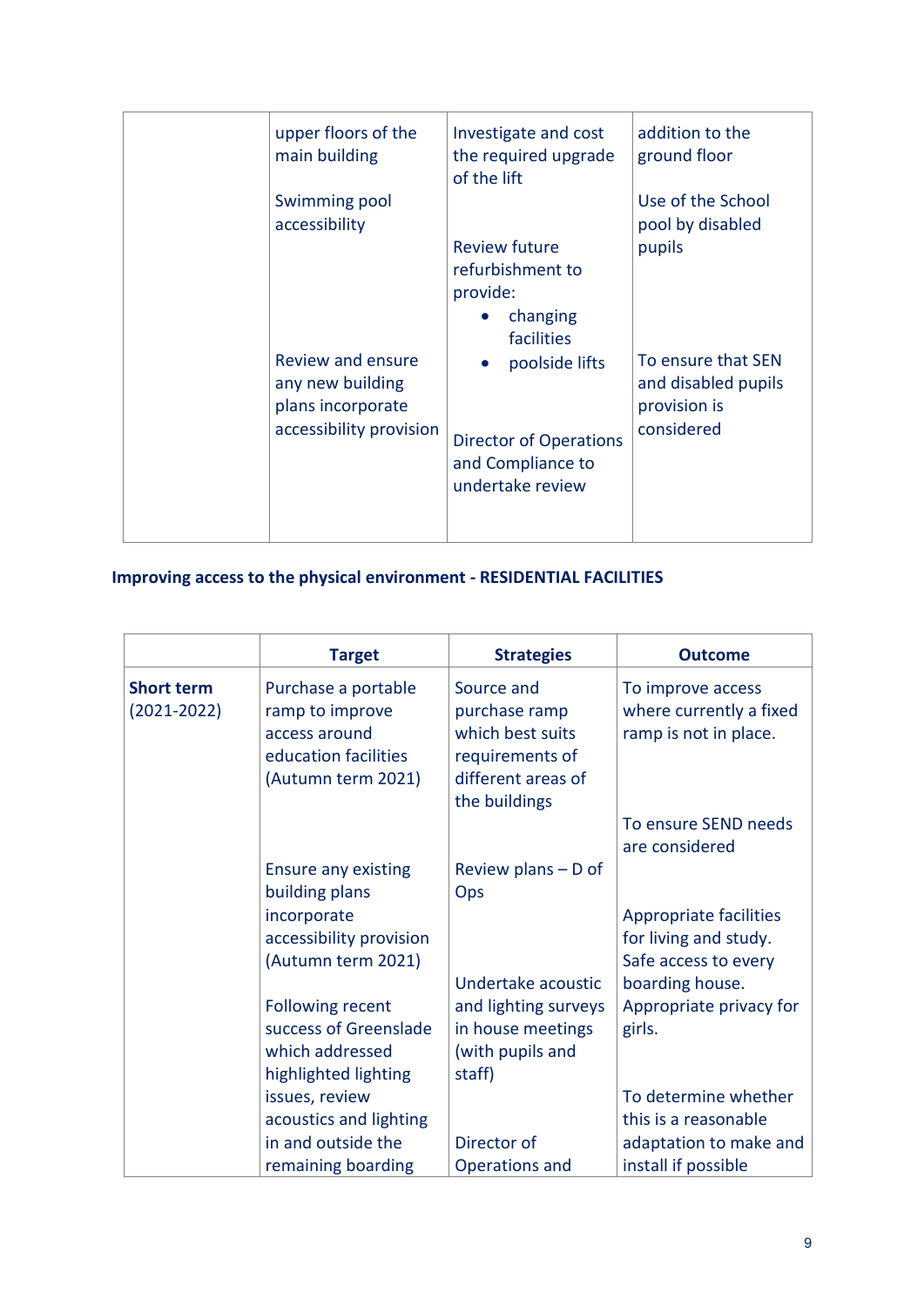|                                       | houses (Autumn term<br>2021/22)                                                                                   | Compliance to<br>undertake review                                                             |                                                                                                                                  |
|---------------------------------------|-------------------------------------------------------------------------------------------------------------------|-----------------------------------------------------------------------------------------------|----------------------------------------------------------------------------------------------------------------------------------|
|                                       | Investigate the<br>expansion of fire<br>evacuation chairs<br>across the school<br>estate (Spring Term<br>2022)    |                                                                                               |                                                                                                                                  |
| <b>Medium term</b><br>$(2022 - 2023)$ | Improve ground floor<br>access to Batsford<br>House (Autumn 2022)                                                 | Identify adaptable<br>entrances and<br>routes and upgrade<br>if reasonable to do<br><b>SO</b> | Disabled pupils would<br>be able to take part in<br>House activities i.e. film<br>nights                                         |
|                                       | Improve access to<br>Mount House ground<br>floor (Summer 2023)<br>Improve quality of desk<br>lighting in boarding | Identify adaptable<br>entrances and<br>routes and upgrade<br>if reasonable to do<br><b>SO</b> | Pupils who are<br>wheelchair users would<br>be able to take part in<br>House activities i.e. film<br>nights<br>Good lighting for |
|                                       | (Autumn term 2022)                                                                                                | Rolling programme<br>of desk lamp<br>replacement                                              | studying, less strain on<br>eyesight; supports<br>those who have<br>compromised<br>eyesight/learning<br>disabilities             |
| Long term<br>$(2023 - 2024)$          | Provide accessible<br>Sixth Form day girl<br>study, common room<br>and washroom                                   | Include a 1st floor<br>accessible toilet                                                      | Unrestricted use of<br><b>Sixth Form Day Girl</b><br>facilities                                                                  |
|                                       | facilities in the Sixth<br><b>Form Centre</b><br>Ensure any new<br>building plans                                 | Ensure this is<br>considered at<br>earliest stage as<br>possible                              | to ensure SEND needs<br>considered                                                                                               |
|                                       | incorporate<br>accessibility provision                                                                            |                                                                                               |                                                                                                                                  |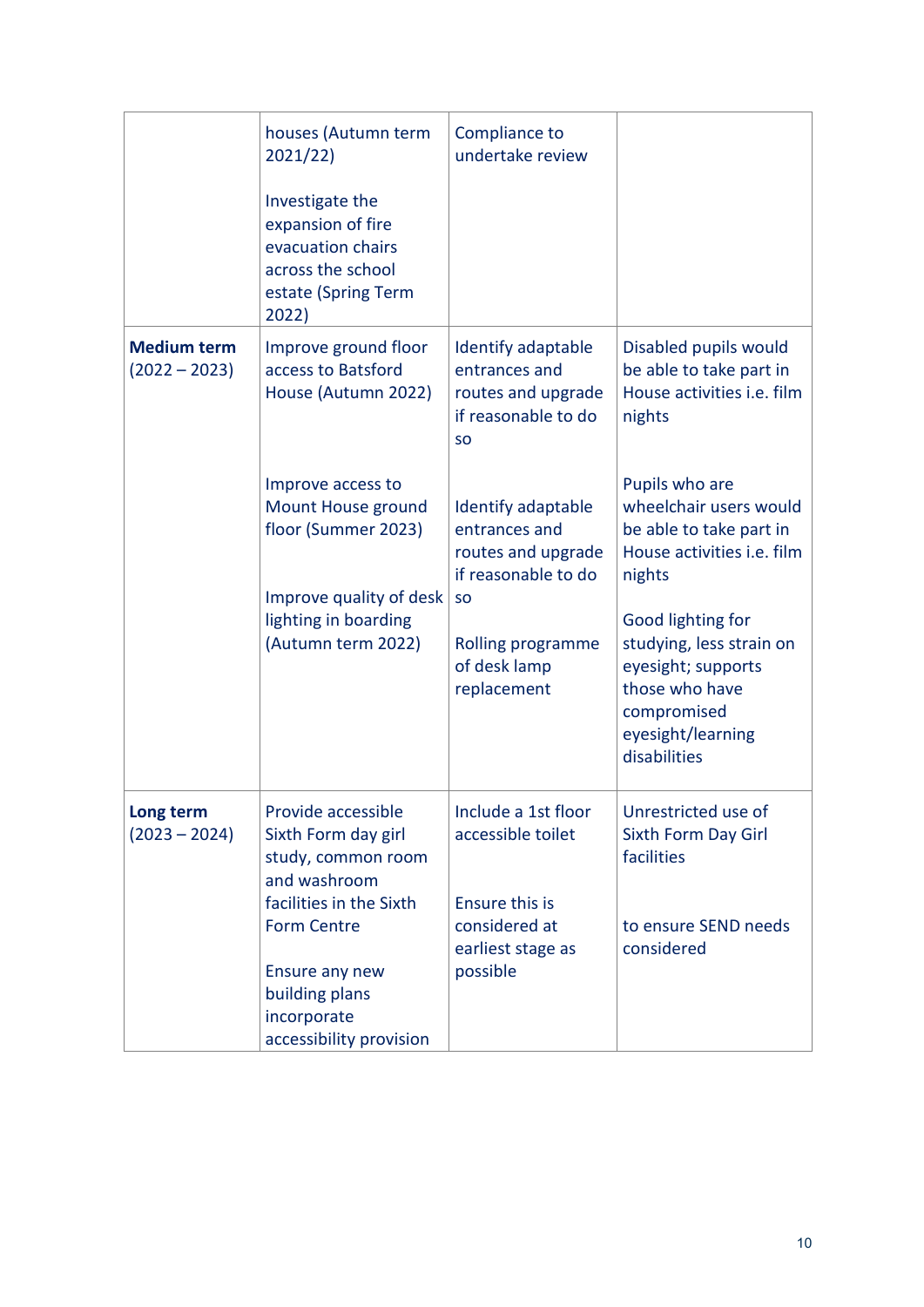# **Increasing access to the curriculum**

|                                      | <b>Targets</b>                                                                                                                                                      | <b>Strategies</b>                                                                                                                                                                                                          | <b>Outcome</b>                                                                                                            | <b>Goals achieved</b>                                                                    |
|--------------------------------------|---------------------------------------------------------------------------------------------------------------------------------------------------------------------|----------------------------------------------------------------------------------------------------------------------------------------------------------------------------------------------------------------------------|---------------------------------------------------------------------------------------------------------------------------|------------------------------------------------------------------------------------------|
| <b>Short term</b><br>$(2021 - 2022)$ | Continue to enable staff to<br>increase their knowledge and<br>understanding of needs of<br>SEN and disabled pupils,<br>registered with the School<br>(Autumn 2021) | Continue training of staff by<br><b>Head of Learning</b><br>Support/SENCO and ensure<br>staff work in line to the SEND<br>Policy.<br>Access to support from<br>professional staff and external<br>agencies where required. | Staff understanding and<br>confidence in providing<br>appropriate teaching and<br>support for SEND and disabled<br>pupils | Flexible approach to<br>disabled pupils<br>Success of disabled pupils in<br>examinations |
|                                      | Continue to raise the profile<br>and importance of access to<br>the curriculum for SEND/EAL<br>pupils through School<br>Development Plan (Autumn<br>2021)           | Keep this on the Teaching and<br>Learning Development Plan<br>and therefore forms part of<br>each department's<br>development plan.                                                                                        | All departments in school are<br>actively considering improved<br>provision and access to<br>curriculum for all pupils    |                                                                                          |
|                                      | Continue to improve use of<br>technology/Apps to increase<br>access to the curriculum e.g.<br>DocsPlus (Autumn 2021)                                                | Audit of technology and<br>available<br>software/Apps/hardware and<br>prioritise spending in LS<br>budget to improve facilities<br>and provision                                                                           | Best technologies supporting<br>pupils and removal of barriers<br>to learning                                             |                                                                                          |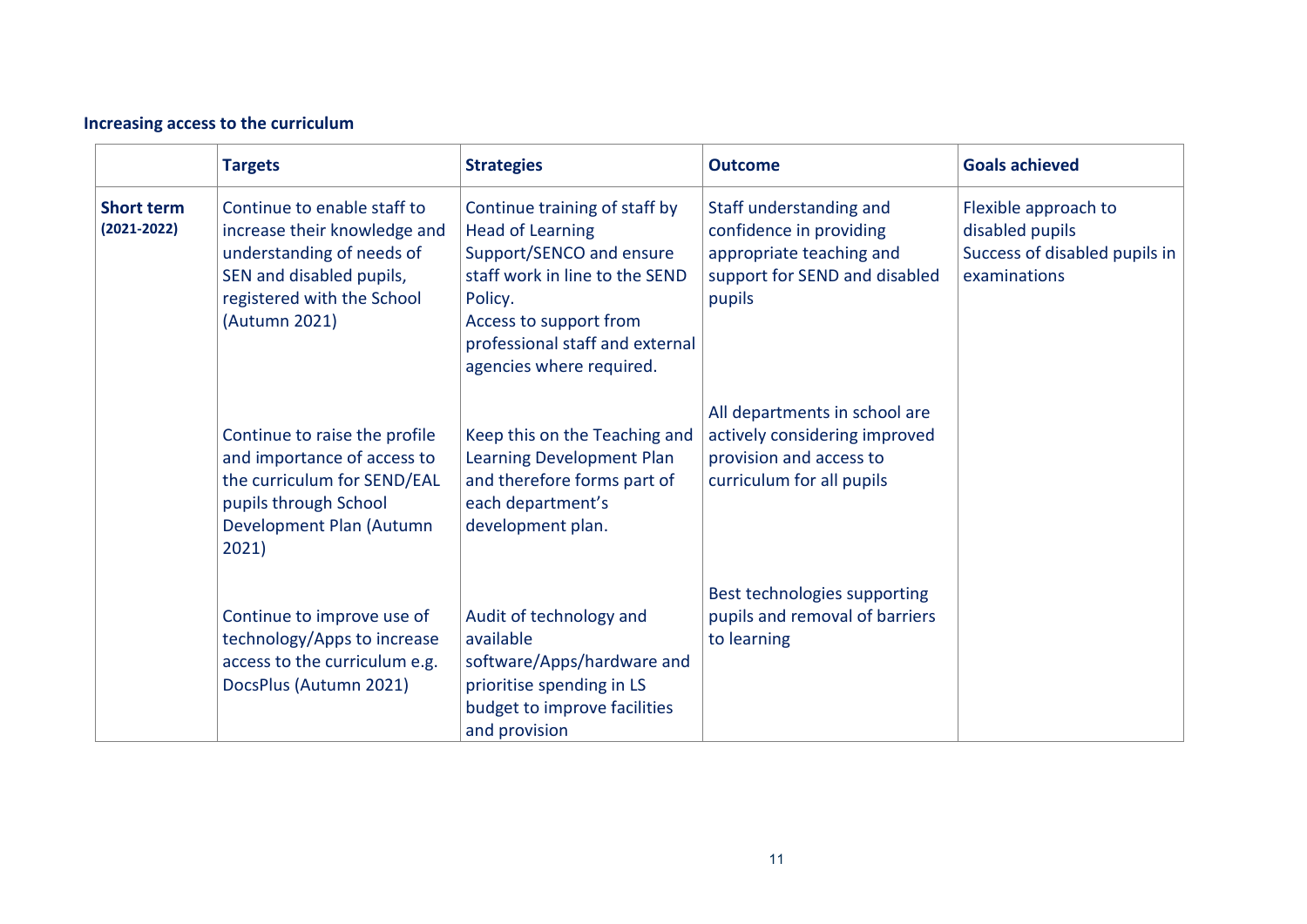| <b>Medium term</b><br>$(2022 - 2023)$ | Sustain level of Learning<br>Support for all pupils with<br>learning difficulties and<br>disabilities in MSJ graduated<br>Wave approach (see SEND<br>Policy)                                                                                                      | Maintain necessary levels of<br>training for specialised staff                                                                                                                                                                              | Flexibility within the<br>department to support demand<br>from parents and needs of<br>pupils for additional Learning<br>Support                                 | Improved access for pupils<br>in public examinations |
|---------------------------------------|-------------------------------------------------------------------------------------------------------------------------------------------------------------------------------------------------------------------------------------------------------------------|---------------------------------------------------------------------------------------------------------------------------------------------------------------------------------------------------------------------------------------------|------------------------------------------------------------------------------------------------------------------------------------------------------------------|------------------------------------------------------|
|                                       | Aim to work in line withbeing<br>a 'dyslexia friendly' school<br>(Summer 2023)                                                                                                                                                                                    | Aim is on the Teaching and<br>Learning Development Plan.<br>LS department leading on this,<br>reviewing targets for<br>improvement against criteria<br>and providing staff training<br>and prioritising spending on<br>key areas.           | Improved access to curriculum<br>for SEN pupils                                                                                                                  |                                                      |
|                                       | Continue to develop E-<br>learning in school and<br>promote digital learning and<br>increased use of technology in<br>teaching and learning,<br>including widespread use of<br>laptops and devices in lessons<br>where pupils choose to use<br>them (Summer 2023) | Aim is on the Teaching and<br>Learning Development Plan<br>and is also being discussed in<br><b>Academic Development</b><br>Committee and IT Committee.<br>New MIS, software, devices<br>for staff and pupils and staff<br>training needed. | Improved access to curriculum<br>for all pupils, but especially for<br><b>SEN pupils</b><br>To ensure that no pupil is<br>inadvertently discriminated<br>against |                                                      |
|                                       | Develop a curriculum audit to<br>ensure School does not<br>inadvertently discriminate                                                                                                                                                                             |                                                                                                                                                                                                                                             |                                                                                                                                                                  |                                                      |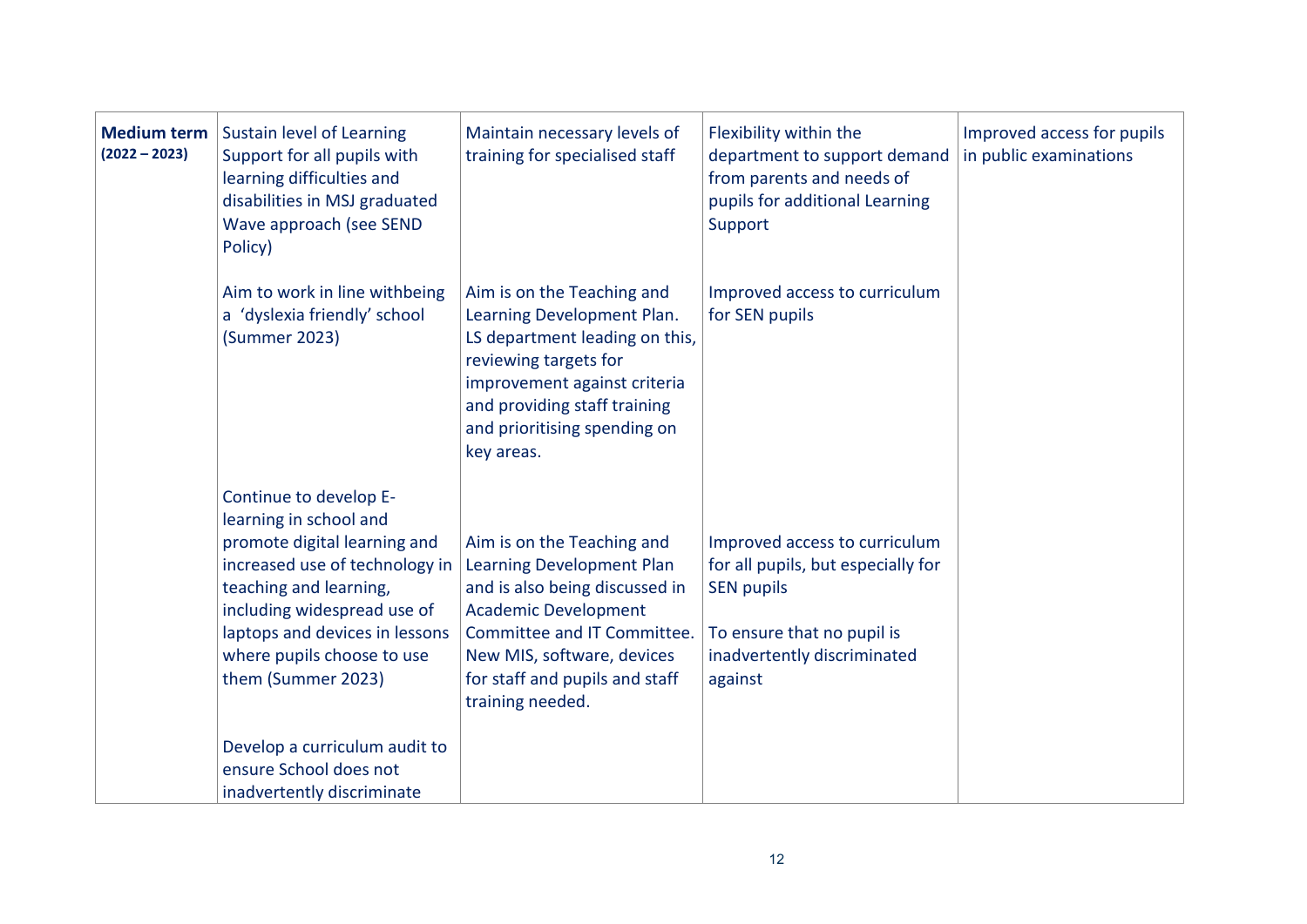|                            | against pupils with a disability<br>or SEN (Spring 2023) | Carry out curriculum audit<br>with arising actions.                                       |                                                                                             |                                                                                                                                          |
|----------------------------|----------------------------------------------------------|-------------------------------------------------------------------------------------------|---------------------------------------------------------------------------------------------|------------------------------------------------------------------------------------------------------------------------------------------|
| Long term<br>(Beyond 2023) | Library access (see Education<br>facilities section)     | Improve access to<br>independent learning<br>resources and learning and<br>studying space | Able to visit the library as part<br>of a lesson or working group<br>Private study enhanced | Enabled usage of the library<br>space<br><b>Enabled access to library</b><br>collections<br>Greater public examination<br><b>SUCCESS</b> |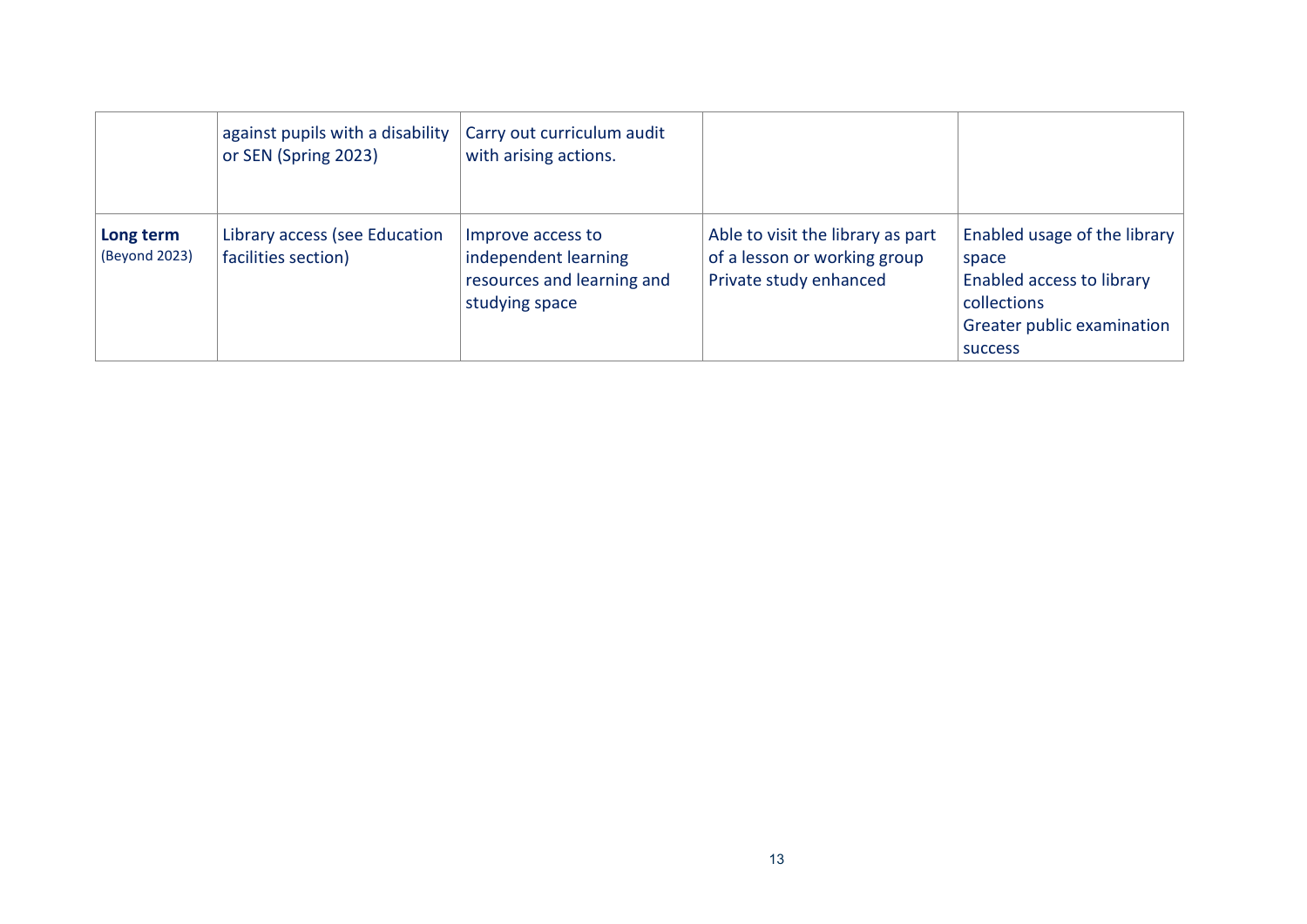# **Improving access to information**

|                                                                | <b>Targets</b>                                                                                                                                                                                                                                                                                                                                       | <b>Strategies</b>                                                                                                                                                                                                                                                                                                                                                                                                                                                                                                                                                                    | <b>Outcome</b>                                                                         | <b>Goals achieved</b>                                |
|----------------------------------------------------------------|------------------------------------------------------------------------------------------------------------------------------------------------------------------------------------------------------------------------------------------------------------------------------------------------------------------------------------------------------|--------------------------------------------------------------------------------------------------------------------------------------------------------------------------------------------------------------------------------------------------------------------------------------------------------------------------------------------------------------------------------------------------------------------------------------------------------------------------------------------------------------------------------------------------------------------------------------|----------------------------------------------------------------------------------------|------------------------------------------------------|
| <b>Short term</b><br>$(2021 - 2022)$                           | Continue ensuring<br>availability of written<br>material in alternative<br>formats <i>i.e.</i> consider<br>how information such as<br>handouts, timetables<br>and information about<br>school events can be<br>disseminated in<br>alternative formats such<br>as large print, audio<br>using ICT or providing<br>information orally<br>(Autumn 2021) | To communicate to all staff for their<br>consideration and in line with other relevant<br>policies e.g. SEND Policy. Use of different<br>range of communication tools, such as MS<br>Teams for setting Prep, sharing resources<br>and enrichment opportunities. Use of<br>DocsPlus to allow for text to be read back to<br>pupil and for definitions etc. LS department<br>to train staff and to share pupil profiles with<br>teachers to ensure each individual pupils<br>needs are recognised and met. Key<br>information is also on ISAMs against each<br>pupil to help teachers. | Wider support for pupils<br>with specific learning<br>difficulties/EAL<br>requirements | Higher achievement for pupils with<br>SpLD/EAL needs |
| <b>Medium &amp;</b><br>Long-term<br>$(2023 - beyond)$<br>2024) | Monitor and adapt<br>where appropriate new<br>technologies and<br>encourage staff to<br>recognise and adapt for<br>different learning styles<br>e.g. use of mindmaps,<br>video clips, groupwork<br>and reading aloud, as<br>well as resources using<br>software such as<br>DocsPlus.                                                                 | Select new software etc. and organise staff<br>training                                                                                                                                                                                                                                                                                                                                                                                                                                                                                                                              | School remains flexible<br>and competitive in this<br>field                            | All pupils are enabled to achieve their<br>potential |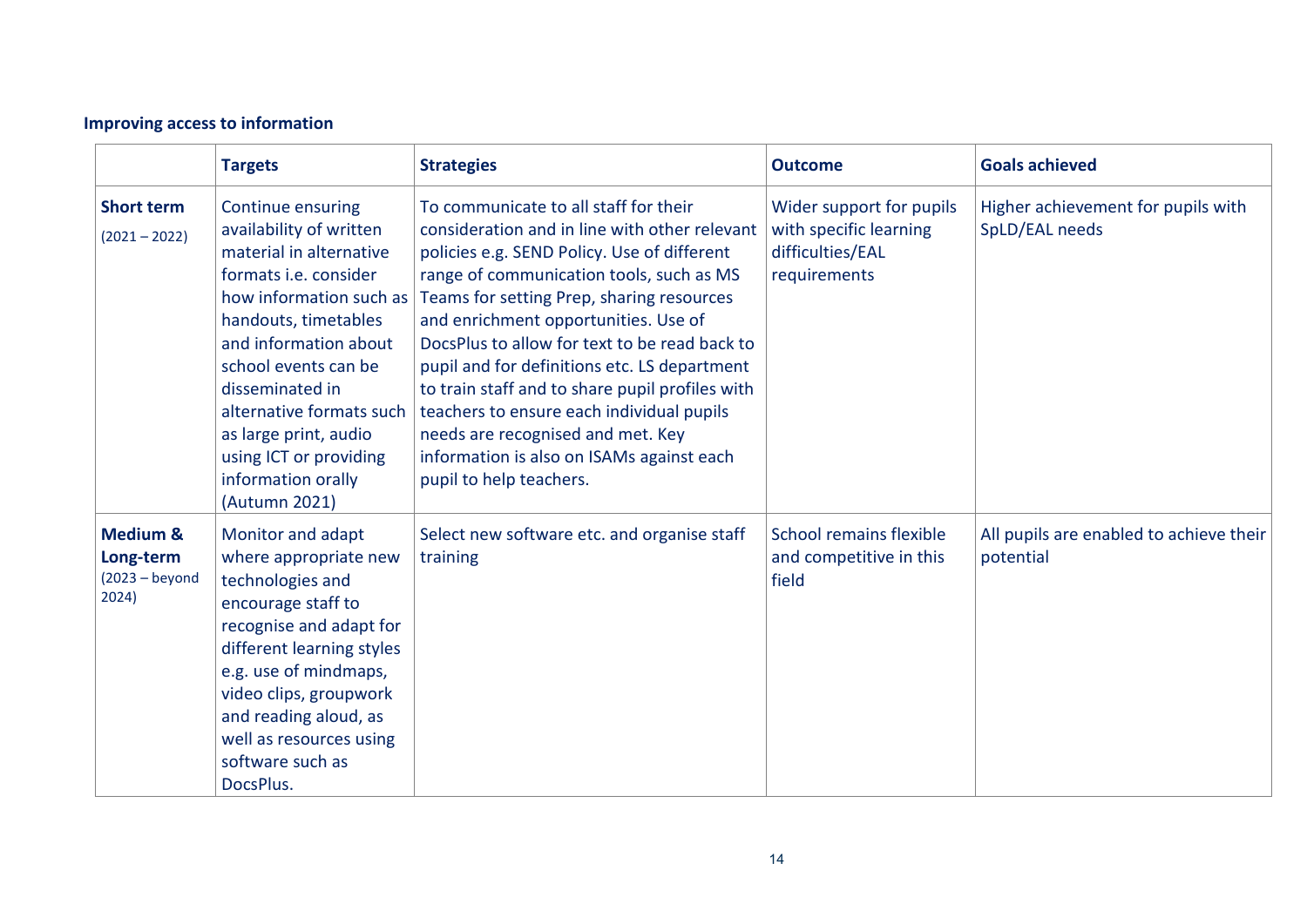|--|